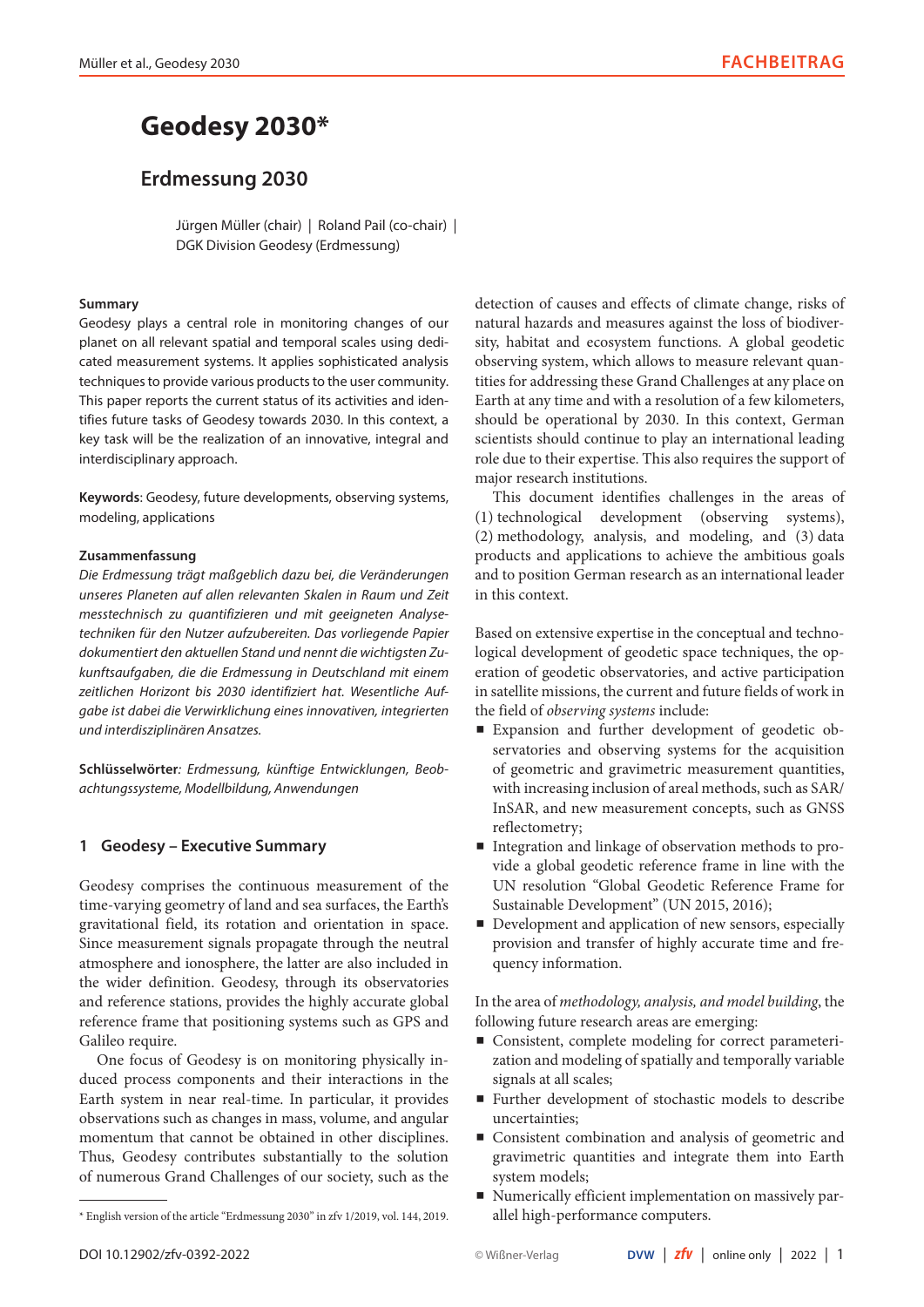In the area of *data products and applications*, the following challenges arise:

- $\blacksquare$  Creation of integrated and cross-disciplinary products;
- **Provision of integrated reference frames in position and** elevation through the international services of the International Association of Geodesy (IAG);
- p Provision of products in near real-time as part of operational services as a central element of a European research infrastructure.

## **2 Challenges**

The so-called Grand Challenges are fundamental challenges for our society, the solution of which would induce significant progress in societal, social or economic terms. Grand Challenges for society in the geosciences include natural hazards and disaster risk reduction, climate change and climate protection, freshwater and industrial water availability, ensuring the sustainability of natural resources, and the use and design of the Earth as a habitat. These are embodied, for example, in the UN Sustainable Development Goals 13 (climate change), 14 (oceans), and 15 (terrestrial ecosystems).

Geodesy contributes substantially to solving these "Grand Challenges", such as causes and effects of global change, causes and risks of natural hazards. Thus, it supports measures against loss of biodiversity, habitat and ecosystem functions.

In the following, the contributions of Geodesy are first explained exemplarily for some of the most important challenges:

#### **a) Causes and effects of global change**

Climate change is already having a dramatic impact on our environment and our daily life. For example, global warming is believed to be associated with more frequent and severe heat waves. The 2003 heat wave in Western Europe is held to be accountable for estimated additional 35,000 deaths (Dixon 2017, § 2). Ocean warming and sea-level rise will contribute to more frequent flooding and stronger hurricanes – the most destructive natural disasters. Geodesy provides a hypothesis-free quantification of sea level rise that is independent of assumptions made by numerical models (WCRP Global Sea Level Budget Group 2018). It accounts for the mass balance of glaciers and ice sheets (Shepherd et al. 2018) and changes in terrestrial water reservoirs. Geodesy thus provides essential baseline data to better understand the interaction between changes in the Earth system and global warming. Among others, these data are used to calibrate numerical models to improve forecasting capabilities.



**TUM 2018** DGFI-TUM 2018 **GF** 

Fig. 1: Change in global mean sea level. The curve shows results of satellite altimetry.

#### **b) Causes and risks of natural hazards**

High-precision geodetic monitoring in real-time is necessary for imminent volcanic eruptions, for example, to detect the uplift of the Earth's surface due to the expansion of magma chambers (Dvorak and Dzurisin 1997). For other natural hazards, such as those present in earthquake zones, geodetic measurements provide information on the slow increase of stress in the Earth's crust. Recently, GNSS<sup>1</sup> measurements in near real-time and high temporal resolution offer new possibilities for monitoring earthquakes. Alpine natural hazards, such as landslides, rockslides, debris flows, and avalanches, have cost more than 4,000 lives and caused about 50 billion euros in damage in the area of the European Alps over the past 50 years (Pfurtscheller and Thieken 2013). Shrinking permafrost in the high mountains leads to slope deepening and increased risk of damage. Permanent high-precision monitoring of risk zones is a prerequisite for prediction models. Another example is given with the monitoring of space weather and especially extreme events, such as solar storms, with geodetic space techniques. Such events pose major risks to satellite-based communication and navigation infrastructure. Geodetic measurements also contribute to the understanding of the physical processes underlying natural hazards in many other cases. A major challenge is to transfer the understanding of processes to the prediction capabilities of, e. g., tsunamis and earthquakes.

## **c) Measures against the loss of biodiversity, habitat and ecosystem functions**

About 60 % of the world's population live in coastal regions and almost all megacities are located at coasts. The global rise in sea level and accompanying effects, such as increasing erosion, salinization or more frequent and stronger storm surges, are associated with an immense loss

<sup>1</sup> Global Navigation Satellite Systems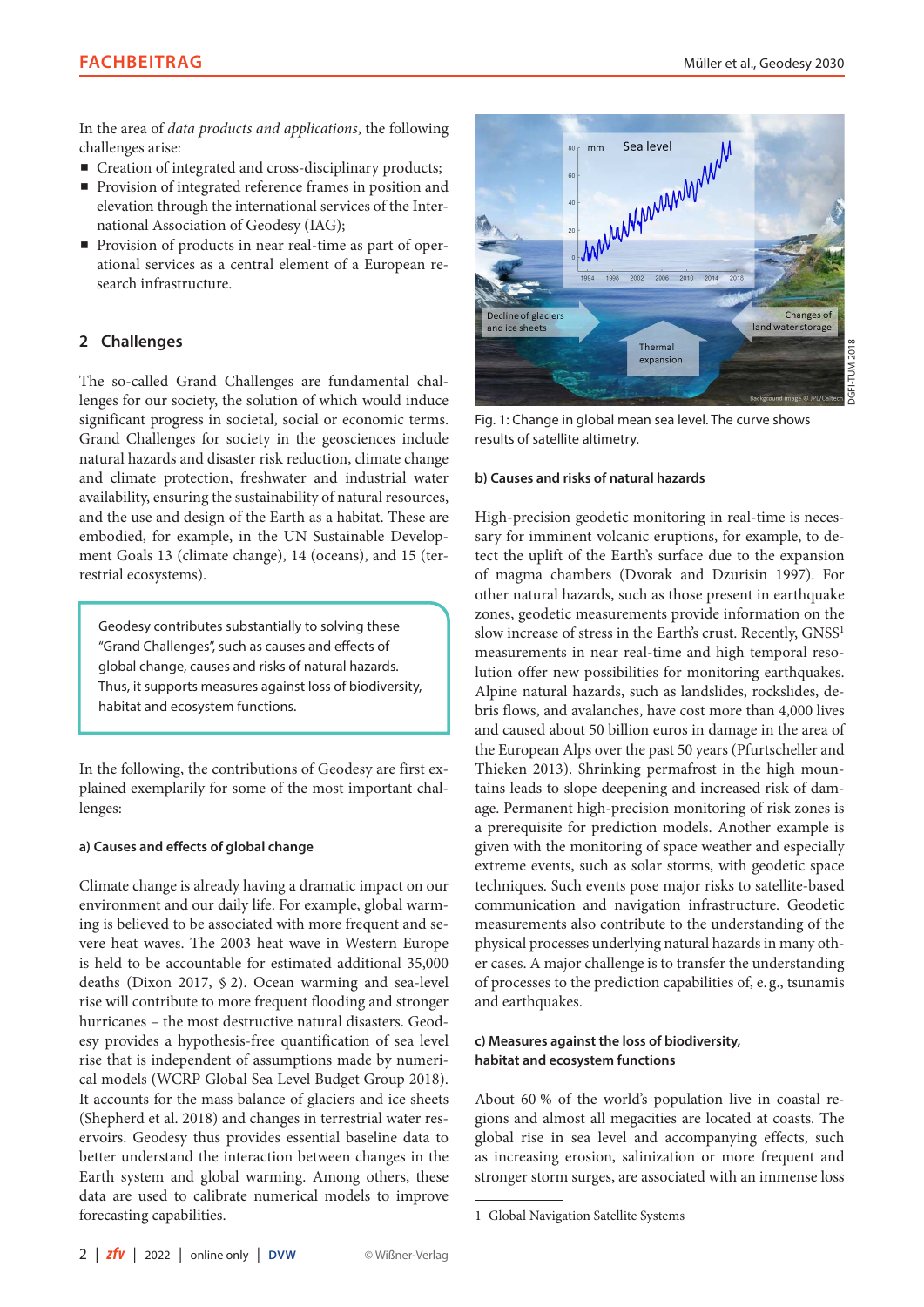of biodiversity and ecosystem functions. The economy of affected countries can be stricken significantly, too. Measures such as adaptation or abandonment of coastal regions require not only global but also regional projections of sea level rise (Cazenave and Le Cozannet 2014). It is Geodesy that enables permanent areal sea level monitoring on regional and global scales using altimeter satellites (Legeais et al. 2018) in conjunction with coastal tide gauge measurements and coastal crustal deformation monitoring (Karegar et al. 2017). Using gravitational determination of ocean mass variations, the individual contributions causing sea-level changes can be separated and a comprehensive understanding of the process can be achieved (Rietbroek et al. 2016).

## **3 Observation of the Earth System 2030**

International organizations and political processes are setting frameworks that pose new challenges for Geodesy. The UN resolution "Global Geodetic Reference Frame for Sustainable Development" (UN 2015, 2016) adopted in 2015 obliges member states to internationally coordinated efforts for the further development of the global geodetic infrastructure and the sustainable use of data. The assessment reports of the Intergovernmental Panel on Climate Change (IPCC 2014) have become milestones and pacesetters for research on climate change. German geodesists play a decisive role in shaping these international developments through numerous key positions in organizations, committees and working groups, and generate core geodetic products as a long-term task within the framework of numerous international services of the IAG.

Global reference systems, accurate satellite orbits, and precise topography and gravity field models provide both a geometric and physical reference frame. They are the prerequisite to quantitatively measure process components in the Earth system. Numerous applications that rely on a global or regional reference frame (positioning, navigation,

the UN Committee of Experts on Global Geospatial Information Management. The consistent combination and interpretation of geometric and gravimetric observation methods plays a central role in this process (IAG 2016).

A global geodetic observation system should be operational by 2030. It should make it possible to measure relevant quantities for dealing with the major challenges at any place on Earth at any time and with a resolution of a few kilometers.

Such a system consists of ground-based as well as spacebased observatories and measurement systems and the infrastructures necessary for their operation, data management, distribution, and analysis.

The sustainable operation and further development of geodetic measurement techniques and observatories as well as data management, data distribution and data analysis are central tasks for the future. Geodetic observatories, where all relevant observing techniques are operated, play a central role in the realization of global reference systems. With the Geodetic Observatory Wettzell, technological pioneer and core station in the global GGOS observation network for many years, Germany plays a leading role on the international level. This also results from the fact that the entire process chain from raw observation to the (geodetic) end product is covered by the expertise of German Geodesy.

Based on its existing geodetic expertise, Germany should continue to strive for an international leadership role in the realization of a global geodetic observing system.

GIS2 , telecommunications) require consistency and near real-time availability. The current IAG Global Geodetic Observing System (GGOS; Plag and Pearlman 2009) needs to be developed along these lines, including input from other disciplines. It should be developed into an integral part of GEOSS (Global Earth Observing System of Systems), and it should thus realize the Global Geodetic Reference Frame (GGRF) as requested by

2 Geographical Information System



Fig. 2: Wettzell Geodetic Observatory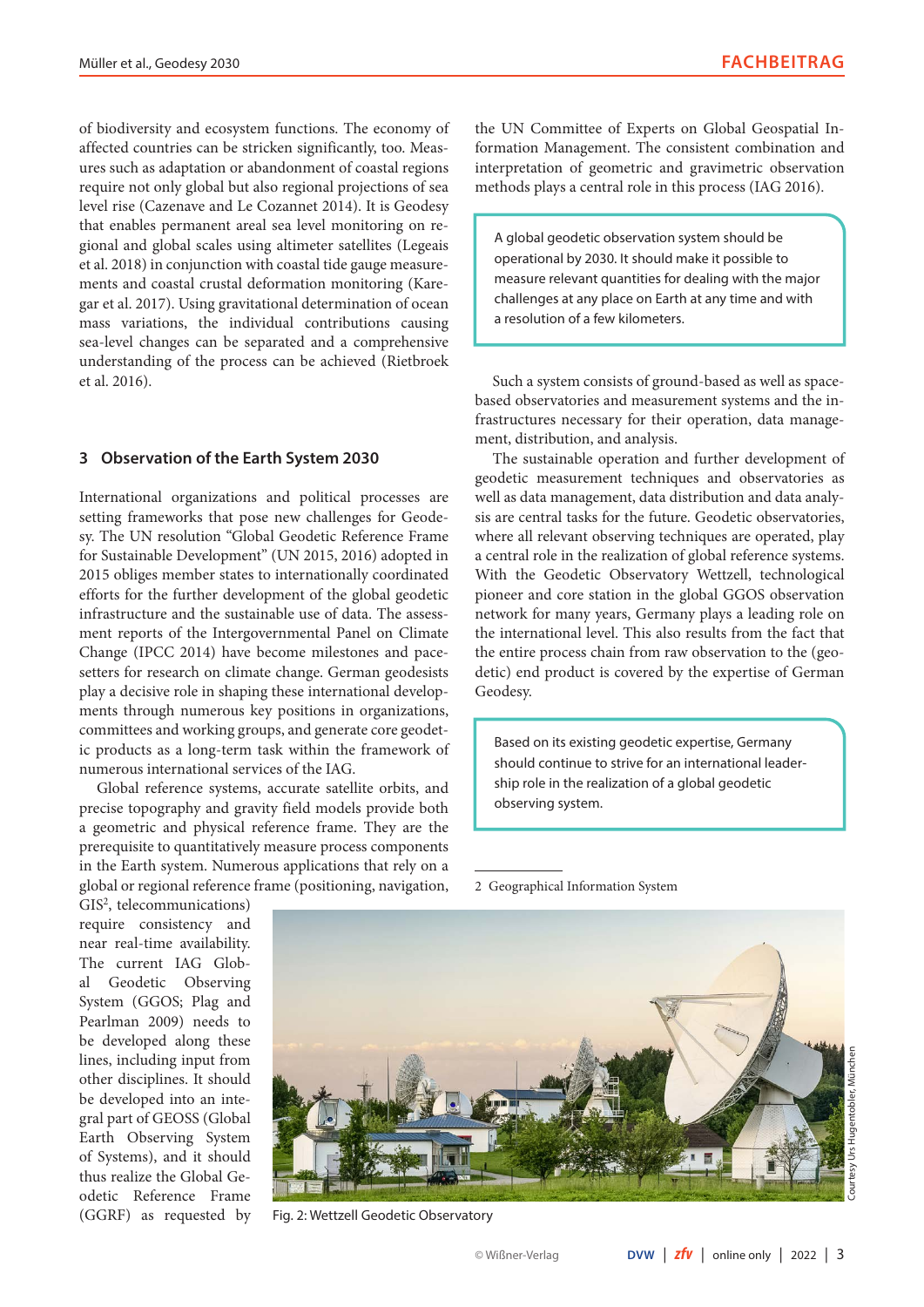## **4 Geodesy as a Scientific Discipline: Status and Problem Areas**

Paradigm shifts in Geodesy have always resulted from the development of new technologies, which in turn have enabled the detection of previously unobservable phenomena and thus the development of new applications and even entirely new subfields in other geosciences (Kaula 1969, Plag and Pearlman 2009). Such leaps in technology have most often resulted in the development of new directions and in new insights in Geodesy. Examples include the direct measurement of plate tectonics, the accurate detection of continental motion and plate deformation with space geodetic techniques in the 1980s (Carter and Robertson 1992), the development of the GPS system into a global monitoring system in the 1990s, and the areal monitoring of the sea level with mm accuracy since the turn of the millennium. The gravity field missions to measure global mass transport processes (Kusche et al. 2014), the measurement of height and potential differences using high-precision clocks and corresponding optical links, and the precise transmission of time and frequency worldwide (Flury 2017, Müller 2017) are exemplary for the first two decades of the 21st century.

Physical Geodesy contributes significantly to the monitoring of physically induced processes in the Earth system, in near real-time and on all relevant spatial scales. In particular, it provides observations (changes in mass, volume, angular momentum) that are important fundamental information for other disciplines.

By integrating and assimilating observations into highresolution Earth system models, Geodesy systematically unlocks information about Earth system processes, serving various application fields with high societal, economic, and scientific benefits (Kumar et al. 2016, Schumacher et al. 2018).

There are a number of challenges that German Geodesy must address in order to maintain or even further expand its international leadership position against the backdrop of the "Grand Challenges" addressed in Section 1 and the goal of consistent observation of the Earth system by 2030 outlined in Section 2.

(1) *Interaction with the public:* The scientific community does not always succeed sufficiently in bringing the social significance of the discipline of Geodesy and its undeniable international successes to the attention of the public and to the politics and media. Terms such as "realization of a global reference system" are precise but highly abstract. In addition, the infrastructure of this reference system is invisible to most citizens. If one were to speak, for example, of the "continuous provision of a globally distributed high-precision network

of high-tech observation stations to which any user can connect," the meaning would become more visible.

- (2) *Economic value of geodetic products:* Geodetic products are made freely available to public and commercial users on a regular basis through international services in the Global Geodetic Observing System. They are used in a variety of ways, often on a daily basis, without their knowledge of the extensive observational infrastructure and expertise required to derive these products. With the exception of a few approaches, the scientific community has not yet attempted to quantify the economic value of this information.
- (3) *Communicating difficult relationships:* Geodesists are used to stating their results and requirements in terms of uncertainties. This scientific approach is generally difficult for non-scientists to understand. In this context, it is complicated by the fact that the global reference frame must be kept available with very high accuracy, and it must be communicated why mm-accuracy is required for reference stations and satellite antennas. Thus, it is easier to communicate that one wants to distinguish between a predicted sea level rise of 20 cm or 50 cm for a 50-year planning period, because this is associated with massive economic consequences. A simple calculation shows that the global reference frame must be realized with an accuracy of 0.1 mm per year for this purpose. Furthermore, it has to be pointed out that it is an enormous challenge to realize mm-accuracy on a highly dynamic Earth body.
- (4) *Young scientists:* Geodesy in Germany is relatively broadly based, with eight universities running their own Geodesy degree programs. Nevertheless, the lack of qualified young scientists is one of the most pressing problems at universities and research institutions, since the German science system is known to offer only few permanent research positions to young scientists.

## **5 Steps to Geodesy 2030**

## **5.1 Technological development (observation systems)**

#### **Definition and motivation**

Measuring the Earth as a dynamic object on all spatial and temporal scales, with the goal of describing the process drivers as well as the exact positioning of satellites, airplanes, ships up to autonomous motor vehicles, requires observing systems for the homogeneous and continuous measurement of geometric and physical quantities with high accuracy and long-term stability. These observing systems can only be realized by long-term observatories, where different, complementary measurement techniques are combined.

Satellite measurements are the only source of independent information of geodetic quantities in many regions of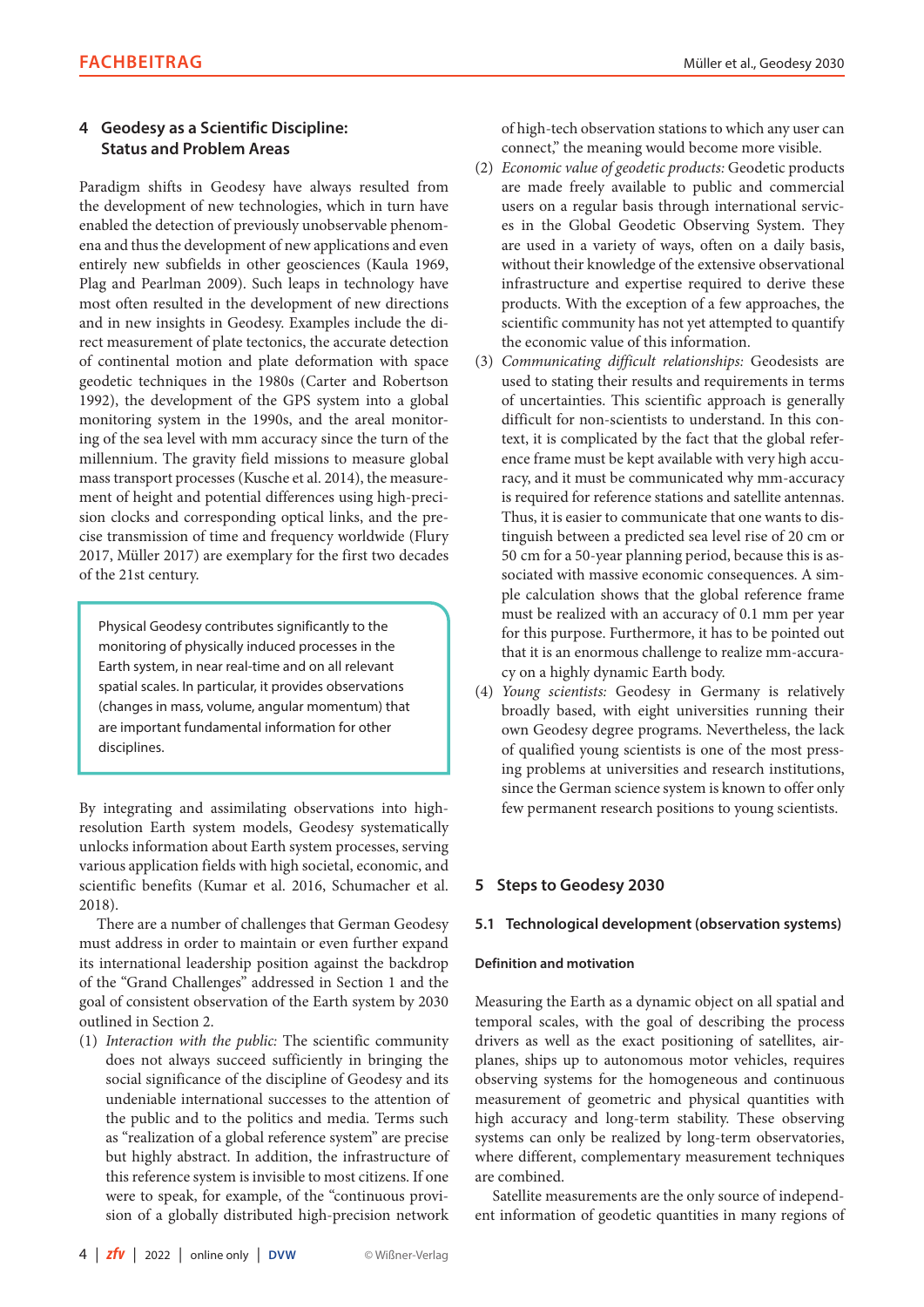the world where terrestrial observing systems cannot be operated at all, or are hampered by economic or political reasons. Radar altimetry for monitoring inland waters can be considered as an example here (Schwatke et al. 2015).

#### **Status in Germany and in the international context**

Germany has a comparatively large observing capacity with instrumentation covering most areas of global geodetic research. Thus, all point-based geometric space techniques (VLBI<sup>3</sup>, GNSS, SLR/LLR<sup>4</sup> and DORIS<sup>5</sup>) are run at German observatories and are processed by dedicated research institutions and universities. They can be used for further scientific applications and analysis. The Geodetic Observatory Wettzell in the Bavarian Forest, which is operated jointly by the Federal Agency for Cartography and Geodesy and the Technical University of Munich, is particularly worth to be mentioned due to its excellent performance (data rate and reliability). At this fundamental station and also at other German observatories, such as the SLR station of the German Research Center for Geosciences in Potsdam, accuracies of a few millimeters can be achieved on a global scale.

In the global observation of the gravity field, German geodetic science is at the origin of developments through extensive participation in the GRACE<sup>6</sup>, GOCE<sup>7</sup> and GRACE Follow-On satellite missions. It also plays an international pioneering role in the development of novel future mission concepts and the new and further development of measurement technologies. Nowadays, global gravity field measurements draw their added value from reliable detection and quantification of temporal and spatial changes as well as interpretation capabilities in areas of hydrology (Kusche et al. 2016, Scanlon et al. 2018), glaciology (Shepherd et al. 2012, Farinotti et al. 2015), oceanography (Rietbroek et al. 2016), and geophysics (Pail et al. 2015). The global character of the questions as well as the measurement methods require intensive collaborations with international research groups. The successes are impressively documented by numerous scientific publications and authoritative positions in international research organizations (Geodesist's Handbook, Drewes et al. 2016).

The global observations are complemented by numerous terrestrial observing systems, such as absolute or superconducting gravimeters, which have a very high accuracy but only a punctual global coverage. Germany is very well established in terrestrial gravimetry (Neumeyer et al. 2008, Wilmes et al. 2016). Likewise, the very dense and accurate terrestrial reference station network for GNSS satellite observations in Germany can be mentioned.

In contrast, German Geodesy research is only slowly beginning to explore existing opportunities in the field of Interferometric Synthetic Aperture Radar (InSAR). This is partly due to the fact that previous missions were always operated independently by international space agencies, such as  $ESA^8$  or NASA<sup>9</sup>, or national agencies, such as  $DLR^{10}$ or JAXA11, and the involvement of university scientists and institutes as well as the availability of data was only possible under certain conditions, also because some data products are used commercially although, e. g., ESA strongly provides an open data policy. A fundamental change in terms of general access to measurements and data has recently been observed in the Sentinel remote sensing satellites, where an open access data policy is generally operated.

The same is true for research in the field of satellite radar altimetry, which has been largely driven internationally by NASA, ESA and the French space agency CNES<sup>12</sup>. With new technologies such as delay Doppler altimetry or Kaband measurement, further development is currently taking place here, so that there is an opportunity for German research groups to catch up with the world leaders.

#### **Challenges and goals**

Certain goals for the technological development and the further development of geodetic observation networks are derived from the future challenges already mentioned or, more specific, from the contribution of Geodesy to their solution. Of course, in many cases this global task cannot be successfully carried out by Germany alone, but only in an international context and collaboration. Nevertheless, based on the existing expertise, a leading role of Germany in international developments should be aspired (Schuh et al. 2016). Current trends and fields of work in this regard include:

- (1) *Expansion and further development of geodetic observatories:* For the tasks described at the beginning, various technological improvement possibilities can be used for the four geodetic space techniques – GNSS, SLR/ LLR, VLBI, DORIS – which should be implemented at all observatories if possible. The increased construction and further development of geodetic observatories (fundamental stations) as places for the local ties of different measurement techniques, but also as calibration points, will be of even greater importance in the future. This is true for geometric point methods as well as for gravity measurements (Plag and Pearlman 2009).
- (2) *Sustainable observing system of the gravity field:* Follow-up missions of the current gravity field satellite missions are essential for continuous and homogeneous global measurement of the Earth's gravity field and its variations. However, even larger spatial and

6 Gravity Recovery and Climate Experiment

- 8 European Space Agency
- 9 National Aeronautics and Space Administration

- 11 Japan Aerospace Exploration Agency
- 12 Centre national d'études spatiales

<sup>3</sup> Very Long Baseline Interferometry

<sup>4</sup> Satellite/Lunar Laser Ranging

<sup>5</sup> Doppler Orbitography and Radiopositioning Integrated by Satellite

<sup>7</sup> Gravity field and Ocean Circulation Explorer

<sup>10</sup> German Aerospace Center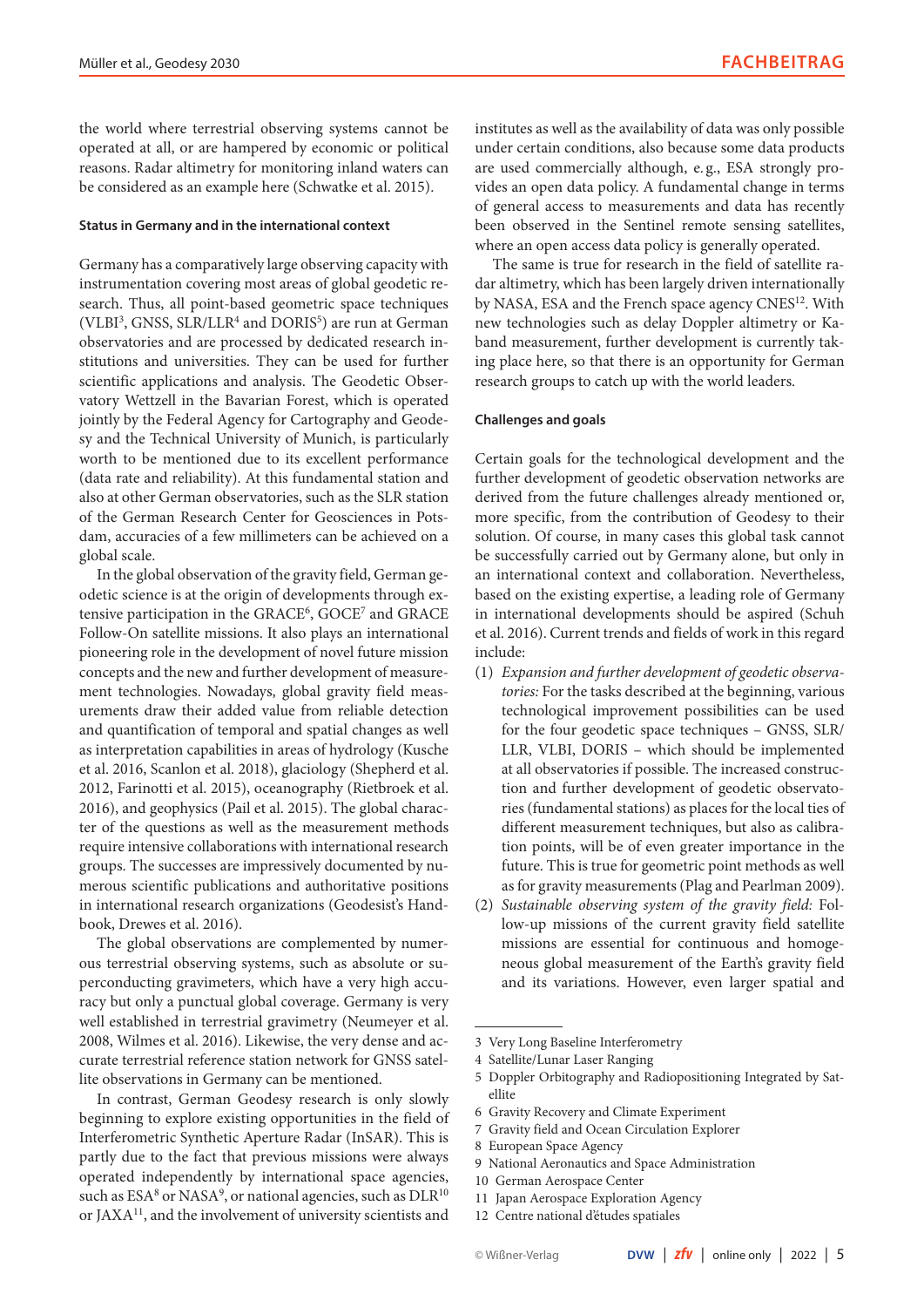temporal scales must be covered. In Germany, corresponding future mission concepts are already under development (Pail et al. 2015, Douch et al. 2018).

(3) *Increased inclusion of SAR/ InSAR:* In the future, the determination of individual points must be more supplemented by areal methods. SAR and InSAR should increasingly be used for Geodesy and global monitoring and be com-



Fig. 3: Global observation of mass transport processes using GRACE/GRACE-FO

bined with reference point measurements. The global measurement data from the Sentinel-1 satellites of the EU's Copernicus project play an important role here.

- (4) *Integration of observation techniques:* It will be possible to decisively improve the quality of reference frames if, in addition to local tie measurements between observing techniques on the Earth's surface (co-location), ties realized in space, e. g. on satellites or on the lunar surface, become available. In the future, dedicated (mini-) satellites will be used for this purpose to support the measurement systems of all geometric methods, whereby these must be specially designed according to geodetic principles and findings.
- (5) *Height datum:* For the monitoring of natural hazards and the consequences of climate change, the stability of the geodetic height datum, i. e. the height reference, must be improved on a global and regional scale, and existing inhomogeneities and inconsistencies must be minimized (Ihde et al. 2017). This requires the availability of a globally well-distributed station network with adequate measurement instrumentation to consistently connect the different geometric and gravimetric realizations of the reference systems by linking the space geodetic measurement techniques.
- (6) *Time and frequency:* A large number of geodetic observing techniques can be traced back to highly accurate measurement of time or time differences, which makes the synchronization of clocks of central importance here. The precise synchronization of measurement systems and observatories made possible by innovative developments in time and frequency transmission techniques (Schreiber and Kodet 2018) will allow time measurement to be used as an additional geodetic observable. In the medium term, these techniques, together with the realization of highly stable clocks, will lead to a global network of synchronized clocks. Completely based on relativistic models, they will allow geodetic space techniques to be operated even more accurately than today.
- (7) *New measurement concepts:* GNSS reflectometry, as a new measurement technique with globally distributed observations from aircraft or space missions, will

provide contributions to monitoring sea level and other parameters relevant to natural hazards and global change.

(8) *New sensors:* The development of new sensors (Müller 2017), such as quantum gravimeters, optical clocks, quantum gyroscopes, as well as the lossless transmission of time and frequency by means of optical fibers over large distances addressed in (6), opens up a new dimension for gravimetric Earth observation, such as the point-by-point measurement of potential differences by means of clocks using relativistic Geodesy and its combination with corresponding classical measurement methods (Müller et al. 2018).

## **5.2 Methodology, analysis and modeling**

#### **Definition and motivation**

The methodological foundations of Geodesy are largely based on the mathematical-physical modeling necessary for a complete and consistent description of the geometry, rotation, and gravity field of the Earth, including the oceans and atmosphere and their interactions. Since the observational quantities of Geodesy range from the rate of high-precision clocks to the propagation of microwave or laser signals in the atmosphere as well as to the motion of satellites and the Moon, or the radiation from quasars, Geodesy is closely related not only to mathematics and physics, but also to astronomy, aerospace, and the neighboring Earth sciences. In addition, the analysis of the measurements is in the foreground, i. e., the optimal interpretation of often huge, occasionally incomplete or contradictory data sets, which are always subject to measurement noise, from the sensor to the integration into numerical process models. Here, too, links to mathematics and numerics as well as to mathematical statistics and information theory are very important.

The breathtaking developments of the last years in the field of sensor technology and space-based observing techniques require in parallel a consequent further development of geodetic methodology and analysis.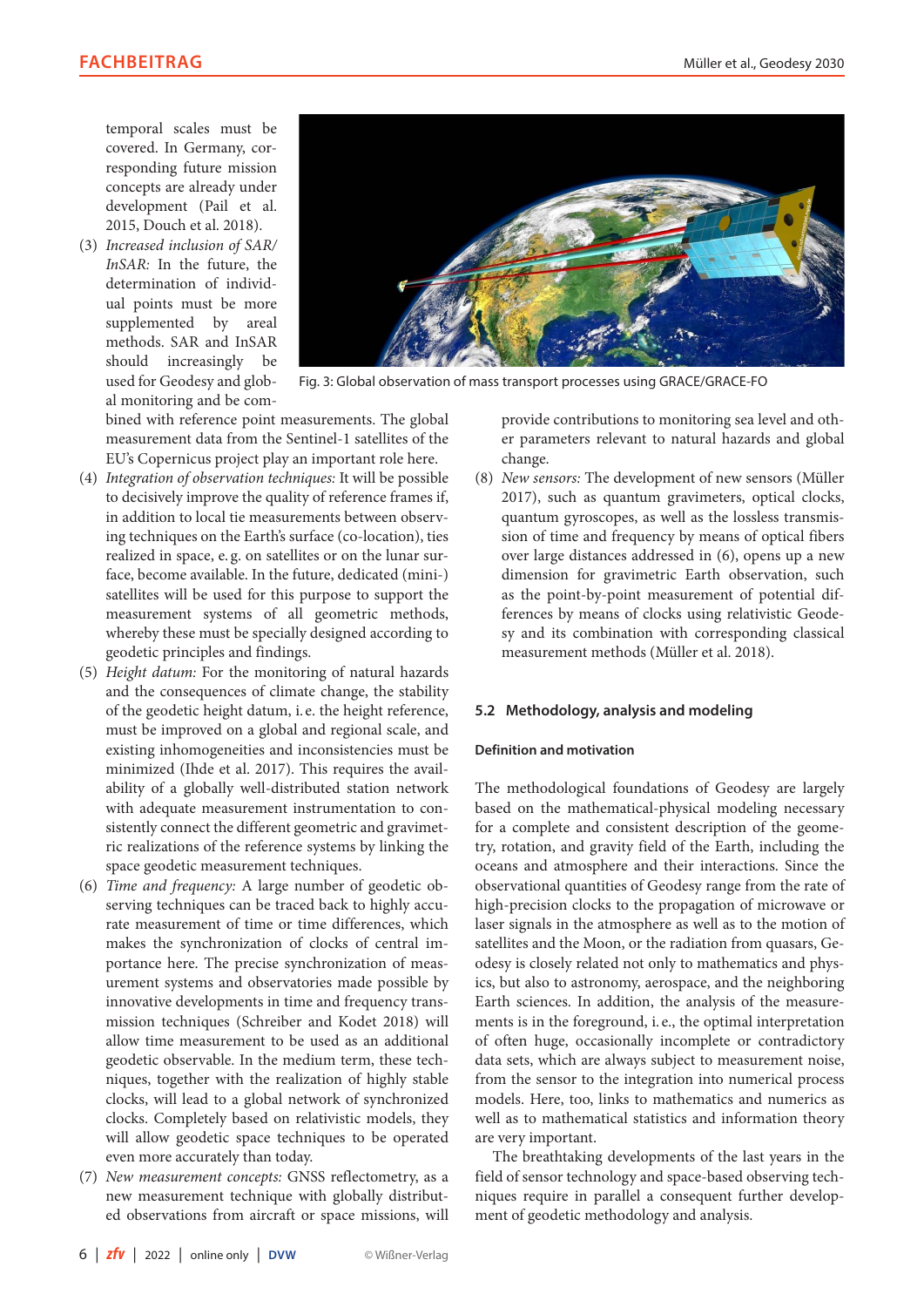

Fig. 4: Schematic processing chain from the raw observations to the gravity field model

The range of Earth system parameters that can be detected and the accuracy of their determination have been significantly increased by new and more precise measurement techniques. However, consistent analysis must now replicate increasingly complex physical interactions in the Earth system, some of which are not well known and can only be represented by even more complex Earth science simulation models.

In addition to model deficiencies, the measurement process itself also contains further shortcomings. Complex measurement systems, unclear interactions between a measurement system and its immediate environment, uncertainties in the reference system but also the attempt to derive latent parameters from the measurements increase the complexity of modeling.

Tailored decorrelation filters and parameter and variance estimation methods must be continuously developed to ensure flexible modeling with millions or even billions of data points. Simulation calculations are used to adaptively adjust and refine models to the data. Despite the use of massively parallel computer systems and optimized algorithms, computing times of several weeks for a single simulation are not uncommon.

#### **Status in Germany and in the international context**

German research groups have made internationally visible contributions especially in the areas of construction and combination of global reference frames, modeling of potential fields, and stochastic modeling of complex quantities in Geodesy. This is documented, for example, by the diverse participation of German groups in the analysis centers of the international services of the IAG.

High-performance computers with hundreds of thousands of cores are available today. High performance computing and massively parallel programming allow the processing of realistic models as well as the construction of simulation environments. The extended use of these systems requires the consistent formulation of all algorithms for parallel processing, taking into account distributed storage. In the field of Geodesy, the first approaches to high-performance computing on distributed systems have already been made in the areas of gravity field processing and the modeling of dynamic ocean topography. Young scientists in Germany are very well trained to use these innovative computing architectures.

In cooperation with the other disciplines of Earth system research (hydrology, oceanography, meteorology, …), integrated model systems are developed and implemented on high-performance comput-

ers in geodetic Earth system research. At present, the focus is often on coupled forward systems, and the fit between measurements and simulation model is used to correct the model parameters. In addition to data assimilation methods, there are very advanced approaches in Geodesy in the area of inverse modeling, where parameters are derived directly from measurements. There is still a considerable need for research in the merging of these approaches.

Since geodetic products are usually derived directly from the measured data by inverse modeling, it is also possible to estimate their uncertainties and correlations and make them available, so that users can estimate their reliability and also specify these for products derived from them. However, only the consistent description of all measurement and model uncertainties allows a complete integration of the different models and measurements.

#### **Challenges and goals**

In the area of methodology, analysis, and modeling, the following future research areas are emerging:

- (1) *Consistent description of uncertainties:* While it is possible to capture internal or formal uncertainties in the model, it is often extremely difficult to estimate external uncertainties caused by model deficits (Vishwakarma et al. 2017). When evaluating individual observation types, model deficits could be hidden by latent parameters that are not well-determined by observations. Often, over-parameterization is even done deliberately. It turns out that the estimated values for such parameters are systematically distorted. Integrating complementary observation types into a combined model effectively reduces this degree of freedom. Consequently, there is an inconsistency of the incorrectly assigned information and the complementary observation types. This needs to be resolved by a consistent uncertainty description.
- (2) *Modeling:* Additional care is required in modeling, especially for complex models with heterogeneous data types. There are often very extensive data sets with different reference systems and complex histories of provenience. Consistent, complete models require both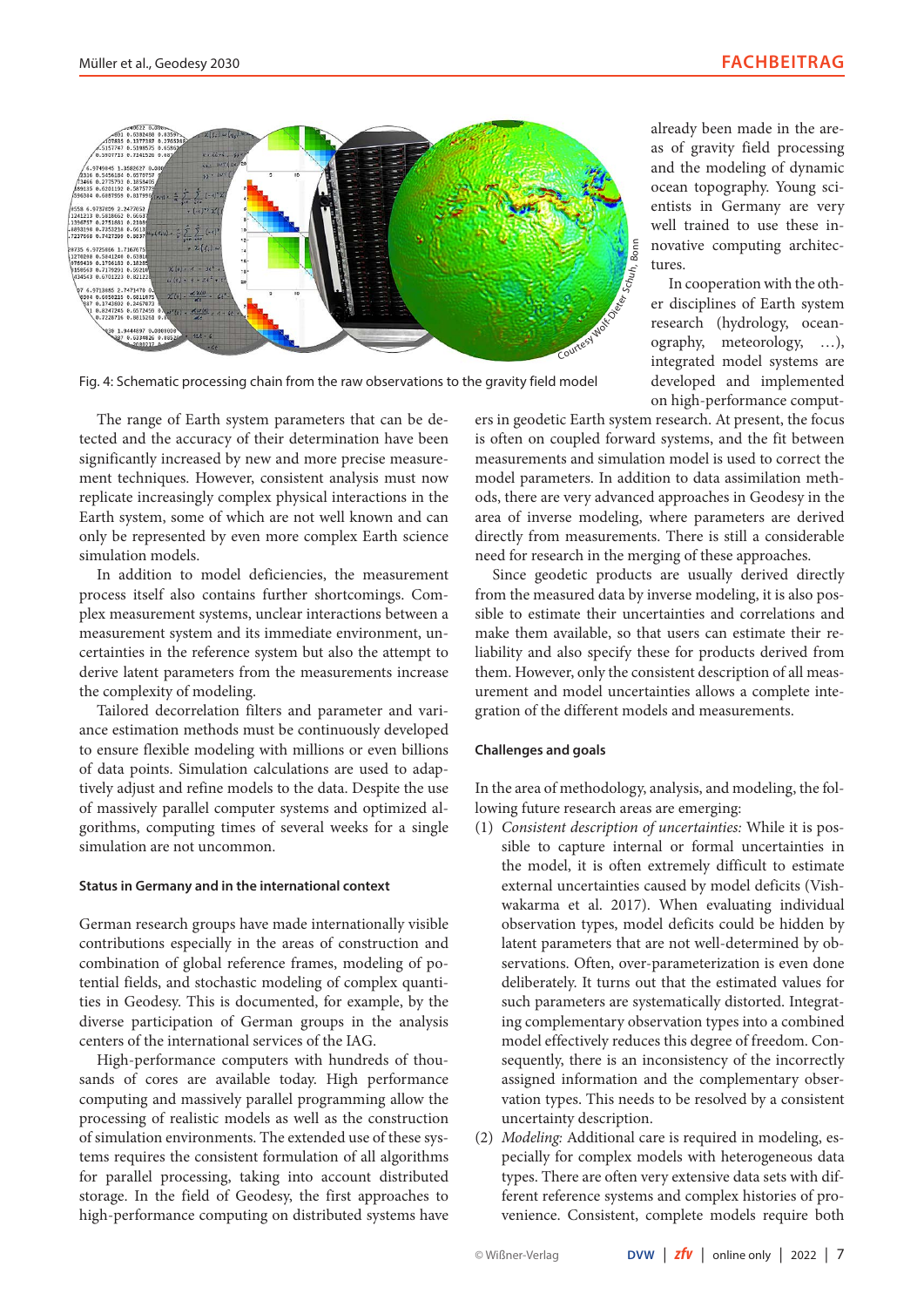a careful parameterization of the functional relationships between the data types and the model parameters as well as a complete stochastic description of the uncertainties of the data and the model errors.

- (3) *Spatial-temporal modeling:* There is still a need for research in approximation and interpolation in one- to four-dimensional space, with particular emphasis on scalar and multivariate applications, description of potential fields, or solution of partial differential equations using global and local basis functions, such as spherical functions, radial basis functions, finite elements, or splines (Tourian et al. 2017). This usually leads to high-dimensional dynamical systems with sparse grids or sparse function systems.
- (4) *Improved space-time parameterization:* A correct parametric description of the space-time behavior is of central importance in many sub-areas of geodetic Earth system modeling, in global gravity models as well as in terrestrial reference frames, in order to describe the true system behavior, sampled by geodetic observations, sufficiently well by the model parameters and to avoid systematic errors, such as leakage effects.
- (5) *Stochastic modeling:* Further developments in the representation of stochastic relationships are necessary in order to be able to model multivariate, time-variable effects in a targeted manner. Here, approaches via covariance functions as well as via discrete-time processes are to be investigated. Process analyses in the spatial domain as well as in the spectral domain should provide additional insights into the stochastic behavior. The flexibility thus gained in the modeling of correlations can then be used for tailored modeling of the system.
- (6) *Consistent combination:* A central task is the consistent combination of geometric and gravimetric measurement quantities into high-quality results consistently related to geometric and gravimetric reference surfaces in the sense of the Global Geodetic Observing System of the IAG (Wu et al. 2017). This requires extensive further methodological developments.
- (7) *Integrated models and model systems:* Numerical modeling of Earth system components, i. e., the atmosphere, oceans, hydrosphere, cryosphere, and solid Earth, is evolving toward an increasingly complete, consistently coupled description of the mass fluxes within individual components and the interactions between them within the context of the system as a whole (Bierkens et al. 2015). Existing model systems for geodetic Earth system research, which include numerical models of the ocean, atmosphere, and terrestrial water cycle, as well as mechanical models of crustal elasticity and the viscoelastic response of the Earth's body to glacial cycles, are not yet capable today of predicting and interpolating geodetic observations with sufficient accuracy. They therefore need to be further developed in close collaboration with neighboring disciplines.
- (8) *High-Performance Computing:* Particular attention should be paid to the numerically efficient implemen-

tation of analysis and modeling processes on massively parallel high-performance computers, with special emphasis on the parallelization of algorithms. This makes it possible to represent complex model correlations parametrically, to perform a coupling of subsystems and to carry out the estimation process consistently in a single cast, taking into account correlations between the subsystems.

## **5.3 Data products and applications**

#### **Definition and motivation**

Geodesy plays a central role in a value chain for data products and applications. Its addressees range from experts in Geodesy, e. g. for global reference frames, to users from neighboring scientific disciplines, e. g. for measuring sea level change, to users of operational services, e. g. for disaster management, and political decision-makers. Since new data, findings, and applications are continuously emerging, also driven by technological advancements and the development of new analysis methods, this chain must be designed in a flexible way.

#### **Status in Germany and in the international context**

Research in Germany has been pioneering the definition and realization of global and regional reference systems (Nothnagel et al. 2010, Seitz et al. 2016, see Journal of Geodesy Special Issue on Reference Systems 2018). In this topic area, scientists from Germany are significantly involved in projects and committees of international organizations, including the United Nations.

The research is primarily focused on the following key areas:

- the determination of highly accurate and long-term stable coordinates of geodetic observatories by combining different measurement techniques,
- $\blacksquare$  the description of temporal changes in station positions due to geodynamic processes (Bloßfeld et al. 2014, Sanchez and Drewes 2016),
- $\blacksquare$  the realization of terrestrial reference systems with high temporal resolution (Bloßfeld et al. 2016) and in near real-time to determine station movements (e. g. after earthquakes) with utmost accuracy,
- p the improved realization of the geodetic datum (coordinate origin, orientation, and scale) (Wu et al. 2017),
- $\blacksquare$  the linking (orientation) of regional and global reference frames with the highest accuracy,
- $\blacksquare$  the joint realization of the global terrestrial reference system and the celestial reference system including the associated Earth orientation parameters (Kwak et al. 2018),
- p the use of new observing technologies to increase accuracies and expand the parameter space.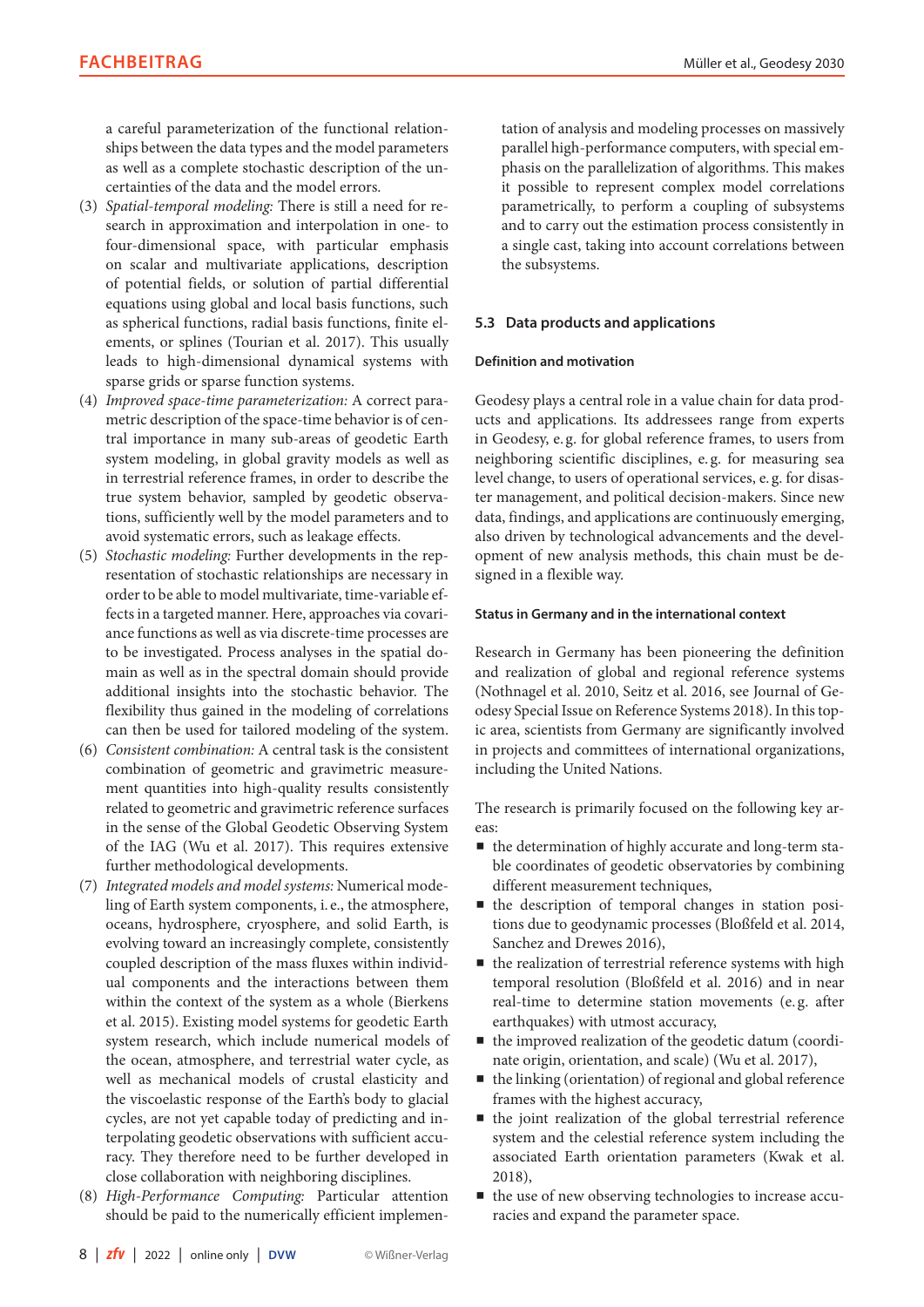Due to its crucial contribution to the planning, operation, and analysis of the previous gravity satellite missions, Geodesy in Germany has great merits in providing global gravity field solutions, both for the spatially high-resolution static gravity field (Pail et al. 2011, Scheinert et al. 2016; Pail et al. 2018) and for temporal gravity field changes. Based on gravity field modeling, the goal is to achieve the highest possible consistency between height systems obtained from gravimetric leveling on the one hand and from combining geometric heights with gravity field models on the other. As examples, physical height reference systems, in Germany the quasigeoids GCG2016 and EGG2016, can be mentioned.

The integration of geodetic results into interdisciplinary Earth system research has a long tradition, driven and coordinated among others by the DFG priority program "Mass Transport and Mass Distributions in the Earth System", the DFG research groups "Earth Rotation and Global Dynamical Processes" as well as "Space-Time Reference Systems for Monitoring Global Change and for Precise Navigation in Space" and currently the DFG priority programs "Dynamic Earth" and "Regional Sea Level Change and Society". Improved hydrological models that assimilate data from GRACE and radar altimetry (Androsov et al. 2018) can be listed as examples of products that have been generated under these coordinated programs, among others, and have benefited substantially from Geodesy. Additionally important are:

- time series of ocean masses and global sea level (Legeais et al. 2018),
- **p** geostrophic ocean currents from purely geodetically determined ocean topography and their societal and climatic implications (Wouters et al. 2014),
- p water vapor profiles from GNSS measurements that operationally feed into weather forecasting, observations and forecasts of space weather (Erdogan et al. 2017) and its security-related implications, e. g., on navigation, telecommunication, and power systems,
- **n** mass balance estimates for ice sheets (Shepherd et al. 2018) and glacier systems,
- $\blacksquare$  improved (e.g., inverse) modeling of lithosphere (Bouman et al. 2016) and solid Earth processes, such as glacial-isostatic balancing (Groh et al. 2012, Sasgen et al. 2017), or earthquake processes.

Increasing demands are placed on products and applications from Geodesy, such as provision on an operational basis and consistency over time. Free availability and easy accessibility are increasingly required. The Sentinel missions of the Copernicus program of the EU and ESA as well as the Earth Explorer missions of ESA fulfill this demand with the free provision of remote sensing and Earth observation data on an unprecedented scale. The volumes of data to be processed are growing enormously. This places new demands on data infrastructures and processing procedures. However, it also opens up the potential to gain added information value from the abundance of available data ("Big Data").

#### **Challenges and goals**

(1) *Integrated products:* The analysis of geodetic observation data from different methods must be done in an integrated approach, together with "non-geodetic measurements", because the various measurements reflect the same Earth system processes in different and complementary ways. Integrated analysis improves the reliability and consistency of data products and allows novel data products to be developed. For example, a wide range of geodetic observation types must be consistently linked to provide a comprehensive picture of the global water cycle. These include satellite altimetry measurements, time-varying and static gravity field measurements, GNSS-measured deformations of the solid Earth that may be particularly caused by loading effects, and measurements of the atmospheric state.



Fig. 5: Processes in the Earth system observed with geodetic methods: sea level change and drift of continental plates

Courtesy: DGFI-TUM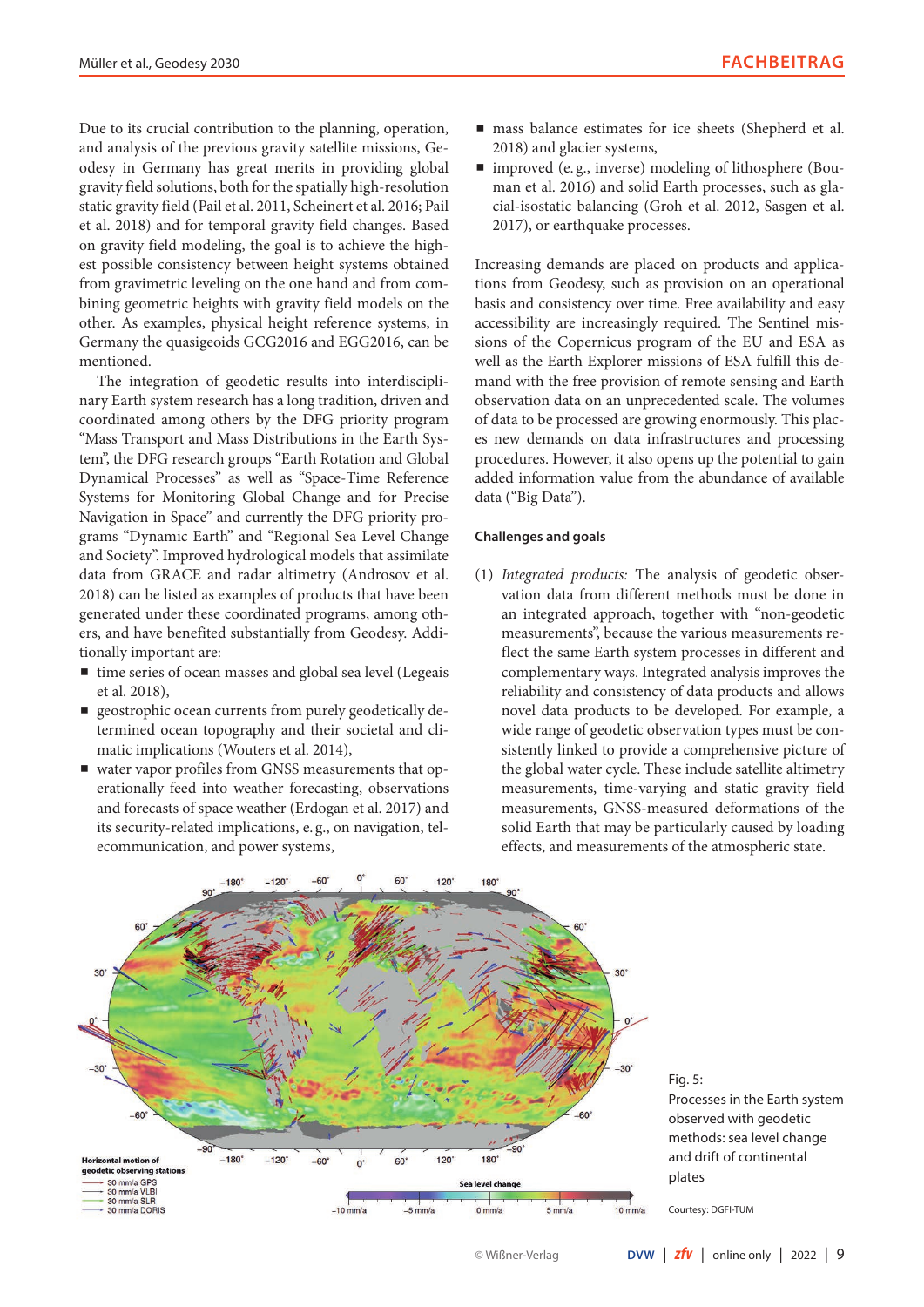- (2) *Integrated reference systems:* For the consistent combination of geodetic techniques, the separation between purely geometric reference frames and height reference frames must be overcome in favor of a consistent geometric-gravimetric reference system in the sense of the GGRF position paper of the IAG (IAG 2016).
- (3) *Inclusion of complementary techniques and products:* Remote sensing techniques, such as InSAR, can be considered as Earth observation tools and must be included in the integrated analysis. Taking the global hydrologic cycle as an example, remote sensing contributes to the measurement of the extent of water bodies and glaciers, flow velocities of rivers and glaciers, deformations of the solid Earth, soil moisture, and atmospheric parameters. Considering GNSS meteorology, it becomes clear that the transition between geodetic measurement techniques and remote sensing techniques nowadays is smooth.
- (4) *Cross-disciplinary products:* In the future, the analysis of geodetic observations will merge far more than in the past with the modeling of Earth system processes as well as with the use of non-geodetic data (Sneeuw et al. 2014). Therefore, it will add significant value to process understanding. From a geodetic perspective, models of Earth system processes have, until recently, in many cases been used purely to correct geodetic data products. However, from a process modeling perspective, raw geodetic data are increasingly being used as original observation data. The role of Geodesy in gaining enhanced information on the Earth system is by far no longer limited to the pure provision of geodetic observations. This is because, on the one hand, only a sound description of uncertainties will allow the analysis process to be optimally designed and the uncertainty of the results, for example in climate research, to be adequately described. On the other hand, only with a deep understanding of the analysis process, the contradictions between geodetic measurement quantities and model prediction can be resolved and the underlying measurement system be better understood and developed. In this context, a key issue of climate-related research and decision-making processes is the separation between natural variability and anthropogenic influences. To this end, it is necessary to compare ensembles of free simulations with and without anthropogenic effects with long, consistent and integrated syntheses (re-analyses, data assimilation) of observed data sets that also include error information.
- (5) *Real-time products and operational services:* In particular, the important integration of geodetic measurements into early warning systems means that numerous parameters relevant for analysis must be available in quasi real-time. For example, the Universal Time UT1, which characterizes the variations of the Earth's rotation, must also be determined and made available in near real-time for the accurate real-time analysis of satellite measurements. Water vapor and electron den-

sity, measured by geodetic techniques with high spatial and temporal resolution, are needed in near real-time for forecasting weather and space weather. Gravity field products with a short latency of a few days are required for their integration into operational services (e. g., Copernicus), such as flood and drought forecasting and disaster management applications.

(6) *IAG Services:* The operation of or participation in the international services of the IAG is a long-term task with the highest societal relevance, which must be continuously accompanied by research work in order to continue improving the product quality and keeping it at the current state of science. Therefore, the central participation of German scientists and research institutions in these services must also be ensured in the future.

## **6 Outlook and conclusion**

Geodesy conducts basic research to develop methods for monitoring and analyzing change processes in the Earth system. It covers the entire chain from measurement concepts and observation infrastructure to analysis and modeling methods, products and applications. It is connected well with the other geosciences, since many phenomena can be successfully investigated and understood only in interdisciplinary cooperation. Geodesy is increasingly concerned both with anthropogenic effects in the Earth system and their separation from natural variations and with the interactions between anthropogenic and natural effects which require exchange also with the social sciences. Thus, Geodesy does not only make scientific contributions to Earth system modeling, but also significantly supports the formulation of concrete courses of action in addressing societal issues, such as modern infrastructure, resource conservation, water crisis prevention, and disaster management.

In order to continue to perform its far-reaching tasks successfully and sustainably, Geodesy needs:

- $\blacksquare$  Investments to provide geodetic infrastructure (observatories on Earth, satellite missions);
- **Financial support to develop innovative technologies,** new measurement concepts and satellite techniques;
- p Funding programs to develop the necessary analysis and modeling techniques;
- p Guaranteed core funding of internationally recognized long-term tasks, such as the provision of a global reference framework;
- Creation of a framework for conducting targeted research at universities, in addition to the larger research institutions;
- **P** Dedicated training and promotion of young scientists;
- **•** Appropriate outreach measures to make the extensive services of Geodesy known to a wider circle.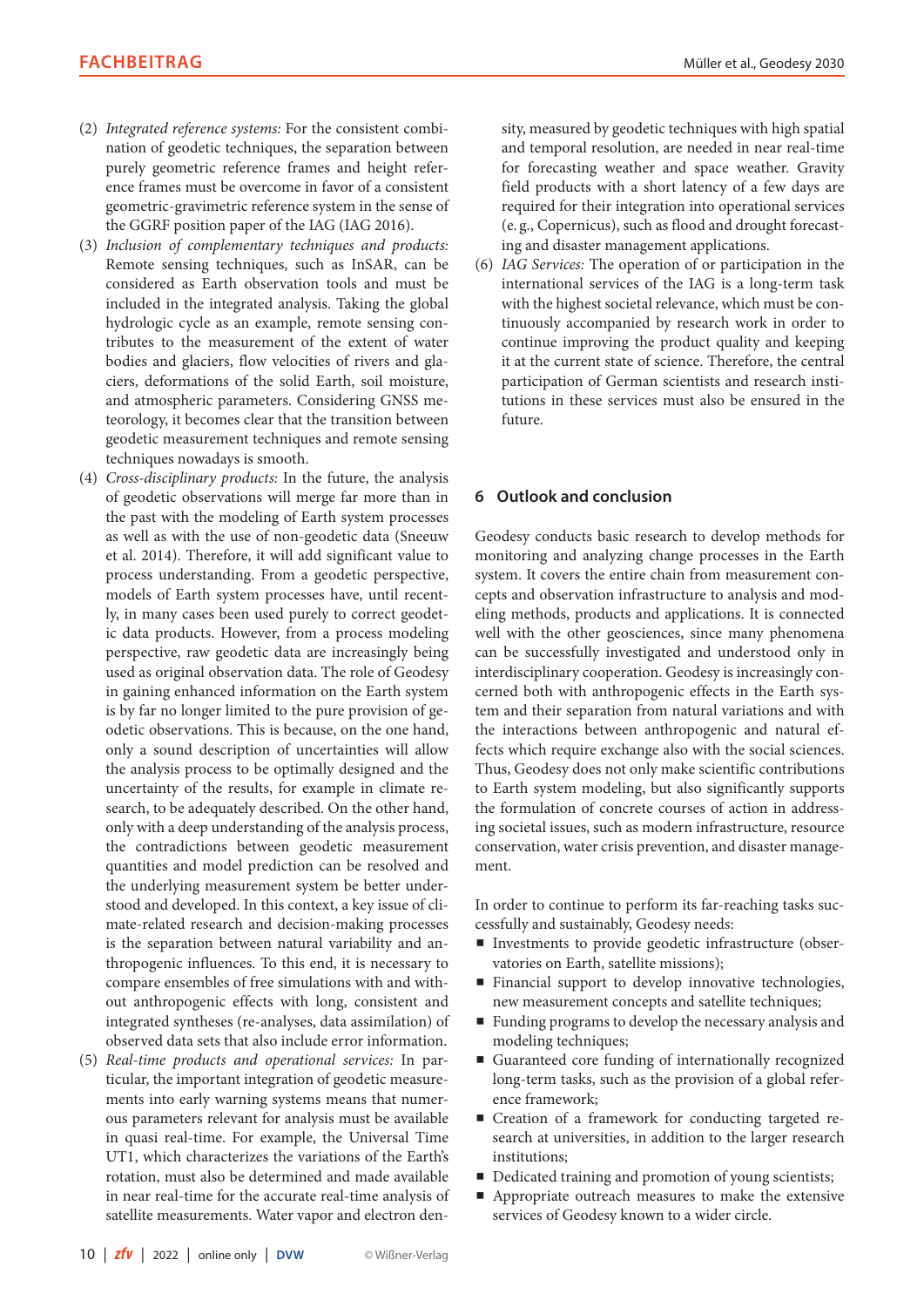#### **Literatur**

- Androsov, A., Nerger, L., Schnur, R., Schröter, J., Albertella, A., Rummel, R., Savcenko, R., Bosch, W., Skachko, S., Danilov, S. (2018): On the assimilation of absolute geodetic dynamic topography in a global ocean model: impact on the deep ocean state. Journal of Geodesy. DOI: [10.1007/s00190-018-1151-1.](http://doi.org/10.1007/s00190-018-1151-1)
- Bierkens, M.F.P., Bell, V.A., Burek, P., Chaney, N., Condon, L., David, C.H., de Roo, A., Döll, P., Drost, N., Famiglietti, J. S., Flörke, M., Gochis, D.J., Houser, P., Hut, R., Keune, J., Kollet, S., Maxwell, R., Reager, J.T., Samaniego, L., Sudicky, E., Sutanudjaja, E.H., van de Giesen, N., Winsemius, H., Wood, E.F. (2015): Hyper-resolution global hydrological modelling: what is next? Hydrol. Process., 29, 310–320.
- Bloßfeld, M., Seitz, M., Angermann, D. (2014): Non-linear station motions in epoch and multi-year reference frames. Journal of Geodesy 88(1), 45–63. DOI: [10.1007/s00190-013-0668-6.](http://doi.org/10.1007/s00190-013-0668-6)
- Bloßfeld, M., Seitz, M., Angermann, D. (2016): Epoch reference frames as short-term realizations of the ITRS – datum stability versus sampling. IAG Symposia, 143, 26–32. DOI: [10.1007/1345\\_2015\\_91.](http://doi.org/10.1007/1345_2015_91)
- Bouman, J., Ebbing, J., Fuchs, M., Sebera, J., Lieb, V., Szwillus, W., Haagmans, R., Novak, P. (2016): Satellite gravity gradient grids for geophysics. Nature Scientific Reports, 6, 21050. DOI: [10.1038/](http://doi.org/10.1038/srep21050) [srep21050.](http://doi.org/10.1038/srep21050)
- Carter, W.E., Robertson, D.S. (1992): Very-Long Interferometry Applied to Geophysics, Developments in astrometry and their impact on astrophysics and geodynamics. Proceedings of the 156th Symposium of the International Astronomical Union held in Shanghai, China, Sept. 15–19, 1992. Ed. by Ivan Istvan Mueller and Barbara Kolaczek. International Astronomical Union, Symposium no. 156. Kluwer Academic Publishers, Dordrecht.
- Cazenave, A., Le Cozannet, G. (2014): Sea level rise and coastal impacts. Earth's Future, 2(2), 15–34. DOI: [10.1002/2013EF000188](http://doi.org/10.1002/2013EF000188).
- DGFI-TUM (2018): Open Altimeter Data Base (OpenADB). [https://](https://openadb.dgfi.tum.de/en/mean_sea_level) [openadb.dgfi.tum.de/en/mean\\_sea\\_level](https://openadb.dgfi.tum.de/en/mean_sea_level).
- Dixon, T. (2017): Curbing Catastrophe: Natural Hazards and Risk Reduction in the Modern World. Cambridge: Cambridge University Press. DOI: [10.1017/9781139547345](http://doi.org/10.1017/9781139547345).
- Douch, K., Schubert, C., Wu, H., Müller, J., Pereira Dos Santos, F. (2018): Simulation-based evaluation of a cold atom interferometry gradiometer concept for gravity field recovery. Advances in Space Research, 61(5), 1307–1323. DOI: [10.1016/j.asr.2017.12.005](http://doi.org/10.1016/j.asr.2017.12.005).
- Drewes, H., Kuglitsch, F.G., Adám, J., Rózsa, S. (2016): The Geodesist's Handbook 2016. Journal of Geodesy, 90(10), 907–1205. DOI: [10.1007/s00190-016-0948-z](http://doi.org/10.1007/s00190-016-0948-z).
- Dvorak, J., Dzurisin, D. (1997): Volcano Geodesy: the search for magma reservoirs and the formation of eruptive events. Reviews in Geophysics, 35(3), 343–384.
- Erdogan, E., Schmidt, M., Seitz, F., Durmaz, M. (2017): Near real-time estimation of ionosphere vertical total electron content from GNSS satellites using B-splines in a Kalman filter. Annales Geophysicae, 35(2), 263–277. DOI: [10.5194/angeo-35-263-2017.](http://doi.org/10.5194/angeo-35-263-2017)
- Farinotti, D., Longuevergne, L., Moholdt, G., Duethmann, D., Mölg, T., Bolch, T., Vorogushyn, S., Güntner, A. (2015): Substantial glacier mass loss in the Tien Shan over the past 50 years. Nature Geoscience, 8, 716–722.
- Fasullo, J., Lawrence, D., Swenson, S. (2016): Are GRACE-era terrestrial water trends driven by anthropogenic climate change? Advances in Meteorology, Article ID 4830603.
- Flury, J. (2017): Neue Sensorik für die Schwerefeldbestimmung und relativistische Geodäsie. In: Erdmessung und Satellitengeodäsie, Handbuch der Geodäsie, hrsg. v. R. Rummel und W. Freeden, 349–400. DOI: [10.1007/978-3-662-47100-5\\_11](http://doi.org/10.1007/978-3-662-47100-5_11).
- Groh, A., Ewert, H., Scheinert, M., Fritsche, M., Rülke, A., Richter, A., Rosenau, R., Dietrich, R. (2012): An Investigation of the Glacial Isostatic Adjustment over the Amundsen Sea Sector, West Antarctica. Global and Planetary Change. DOI: [10.1016/j.gloplacha.2012.08.001](http://doi.org/10.1016/j.gloplacha.2012.08.001).
- IAG (2016): Description of the Global Geodetic Reference Frame Position paper adopted by the IAG Executive Committee, April 2016. [https://iag.dgfi.tum.de/fileadmin/IAG-docs/GGRF\\_description\\_](https://iag.dgfi.tum.de/fileadmin/IAG-docs/GGRF_description_by_the_IAG_V2.pdf) [by\\_the\\_IAG\\_V2.pdf](https://iag.dgfi.tum.de/fileadmin/IAG-docs/GGRF_description_by_the_IAG_V2.pdf).
- IAG (2018): [www.iag-aig.org](http://www.iag-aig.org).
- Ihde, J., Sánchez, L., Barzaghi, R., Drewes, H., Foerste, Ch., Gruber, T., Liebsch, G., Marti, U., Pail, R., Sideris, M. (2017): Definition and proposed realization of the International Height Reference System (IHRS). Surveys in Geophysics, 38(3), 549–570. DOI: [10.1007/](http://doi.org/10.1007/s10712-017-9409-3) [s10712-017-9409-3.](http://doi.org/10.1007/s10712-017-9409-3)
- IPCC (2014): Climate Change 2014: Synthesis Report. Contribution of Working Groups I, II and III to the Fifth Assessment Report of the Intergovernmental Panel on Climate Change [Core Writing Team, R.K. Pachauri and L.A. Meyer (eds.)]. IPCC, Geneva, Switzerland.
- Kaula, W.M. (1969): The Terrestrial Environment: Solid Earth and Ocean Physics. Report of a Study at Williamstown, Massachusetts, sponsored by NASA Electronics Research Center and MIT Measurement Systems Laboratory.
- Kumar, S., and 15 authors (2016): Assimilation of Gridded GRACE Terrestrial Water Storage Estimates in the North American Land Data Assimilation System. J. Hydrometeorology, 17(7).
- Kusche, J., Eicker, A., Forootan, E., Springer, A., Longuevergne, L. (2016): Mapping probabilities of extreme continental water storage changes from space gravimetry. Geophys. Res. Lett. 43(15), 8026– 8034.
- Kusche, J., Klemann, V., Sneeuw, N. (2014): Mass Distribution and Mass Transport in the Earth System: Recent Scientific Progress Due to Interdisciplinary Research. Surveys in Geophysics, 35(6), 1243–1249.
- Kwak, Y., Bloßfeld, M., Schmid, R., Angermann, D., Gerstl, M., Seitz, M. (2018): Consistent realization of celestial and terrestrial reference frames. 'Journal of Geodesy. DOI: [10.1007/s00190-018-1130-6.](http://doi.org/10.1007/s00190-018-1130-6)
- Legeais, J.-F., Ablain, M., Zawadzki, L., Zuo, H., Johannessen, J.A., Scharffenberg, M.G., Fenoglio-Marc, L., Fernandes, M.J., Andersen, O.B., Rudenko, S., Cipollini, P., Quartly, G.D., Passaro, M., Cazenave, A., Benveniste, J. (2018): An improved and homogeneous altimeter sea level record from the ESA Climate Change Initiative. Earth System Science Data, 10(1), 281–301. DOI: [10.5194/essd-10-](http://doi.org/10.5194/essd-10-281-2018) [281-2018.](http://doi.org/10.5194/essd-10-281-2018)
- Müller, J. (2017): Erdmessung mit Quanten und Relativität. BWG Jahrbuch 2016. J. Cramer Verlag, Braunschweig, 238–251. [http://](http://publikationsserver.tu-braunschweig.de/get/64982) [publikationsserver.tu-braunschweig.de/get/64982.](http://publikationsserver.tu-braunschweig.de/get/64982)
- Müller, J., Dirkx, D., Kopeikin, S., Lion, G., Panet, I., Petit, G., Visser, P. (2018): High Performance Clocks and Gravity Field Determination. ISSI book on High Performance Clocks, Space Science Reviews 214:5. DOI: [10.1007/s11214-017-0431-z](http://doi.org/10.1007/s11214-017-0431-z).
- Neumeyer, J., Barthelmes, F., Kroner, C., Petrovic, S., Schmidt, R., Virtanen, H., Wilmes, H. (2008): Analysis of gravity field variations derived from Superconducting Gravimeter recordings, the GRACE satellite and hydrological models at selected European sites. Earth, Planets and Space. DOI: [10.1186/BF03352817.](http://doi.org/10.1186/BF03352817)
- Nothnagel, A., Angermann, D., Börger, K., Dietrich, R., Drewes, H., Görres, B., Hugentobler, U., Ihde, J., Müller, J., Oberst, J., Pätzold, M., Richter, B., Rothacher, M., Schreiber, U., Schuh, H., Soffel, M. (2010): Space-Time Reference Systems for Monitoring Global Change and for Precise Navigation. Mitteilungen des Bundesamtes für Kartographie und Geodäsie, Band 44, Frankfurt/Main.
- Pail, R., Bingham, R., Braitenberg, C., Dobslaw, H., Eicker, A., Güntner, A., Horwath, M., Ivins, E., Longuevergne, L., Panet, I., Wouters, B. (2015): Science and User Needs for Observing Global Mass Transport to Understand Global Change and to Benefit Society; Surveys in Geophysics, 36(6), 743–772, Springer Netherlands. DOI: [10.1007/](http://doi.org/10.1007/s10712-015-9348-9) [s10712-015-9348-9.](http://doi.org/10.1007/s10712-015-9348-9)
- Pail, R., Bruinsma, S., Migliaccio, F., Förste, C., Goiginger, H., Schuh, W.D., Höck, E., Reguzzoni, M., Brockmann, J.M., Abrikosov, O., Veicherts, M., Fecher, T., Mayrhofer, R., Krasbutter, I., Sansó, F., Tscherning, C.C. (2011): First GOCE gravity field models derived by three different approaches. Journal of Geodesy, 85(11), 819–843. DOI: [10.1007/s00190-011-0467-x.](http://doi.org/10.1007/s00190-011-0467-x)